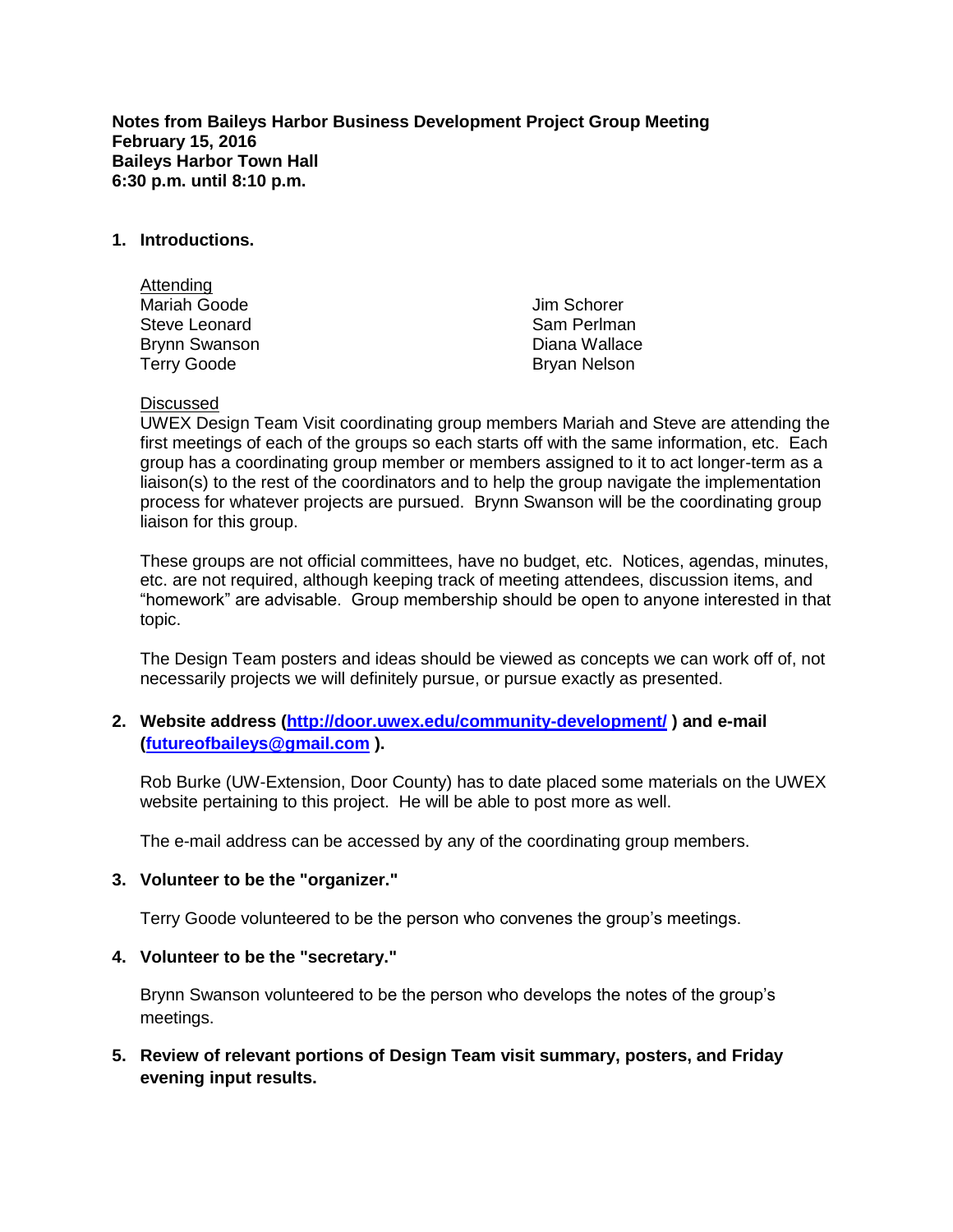The group reviewed the concepts which came out of the Design Team visit. Everyone agreed the Design Team had done a good job.

## **6. Discussion on projects, resources available, prioritization, timeline for action items, who needs to be involved with decision-making, etc.**

Group members first shared their interests and backgrounds:

- Terry Goode: Background in computer businesses, internet; interested in evaluation and development of websites (for these town-level efforts and/or helping individual businesses develop their websites); business mentoring.
- Sam Perlman: Economic Development Manager for the Door County Economic Development Corporation, which has a variety of resources which are/can be used to help local businesses.
- Bryan Nelson: BH business owner (Blacksmith Inn); BH is a functioning community, an attractive place to live and own a business, but we need to do more, such as expand/promote affordable housing, make the town more attractive to business owners by having things like better broadband access. Blacksmith Inn is a certified Travel Green destination.
- Jim Schorer: Thinks BH could become the place to "fix things," like cars/vehicles and boats, and also develop other businesses to support all the boaters.
- Brynn Swanson: Need to help build interest in (re)developing the downtown, with so many businesses for sale (still receiving comments about downtown "dying," due to all the "for sale" signs, even though new businesses are moving in); need more businesses involved with the farmers market; businesses want the town to market it as something other than the "quiet side" which in some ways conflicts with what residents want.
- Diana Wallace: Background in designing small housing spaces and marketing; would like to be part of helping define what BH wants to be when it grows up; knowledge and experience from what she has learned from in Liberty Grove on their economic development committee; questioned why some residents are so resentful towards nonprofit landowners in the town; excited about Bjorklunden's great national marketing potential for BH.

The UWEX Design Team did not provide the town with many specific ideas for business development within the town, beyond the ideas of continuing to capitalize on the town's natural resources and ensuring that new development fit the physical character of the town. The group members discussed the following potential projects:

# Potential projects

- Town sign out at Peninsula Center "Welcome to Peninsula Center, Town of Baileys Harbor"
- Encourage as many businesses as possible to be certified in Travel Green program
- Lecture series on topics of interest/use to BH businesses
- "Town of Baileys Harbor" signs on all road entrances to town (town boundaries, not downtown boundaries)
- Explore the idea of and potential funding sources for BH-sponsored loan/grant program for new/expanding businesses.